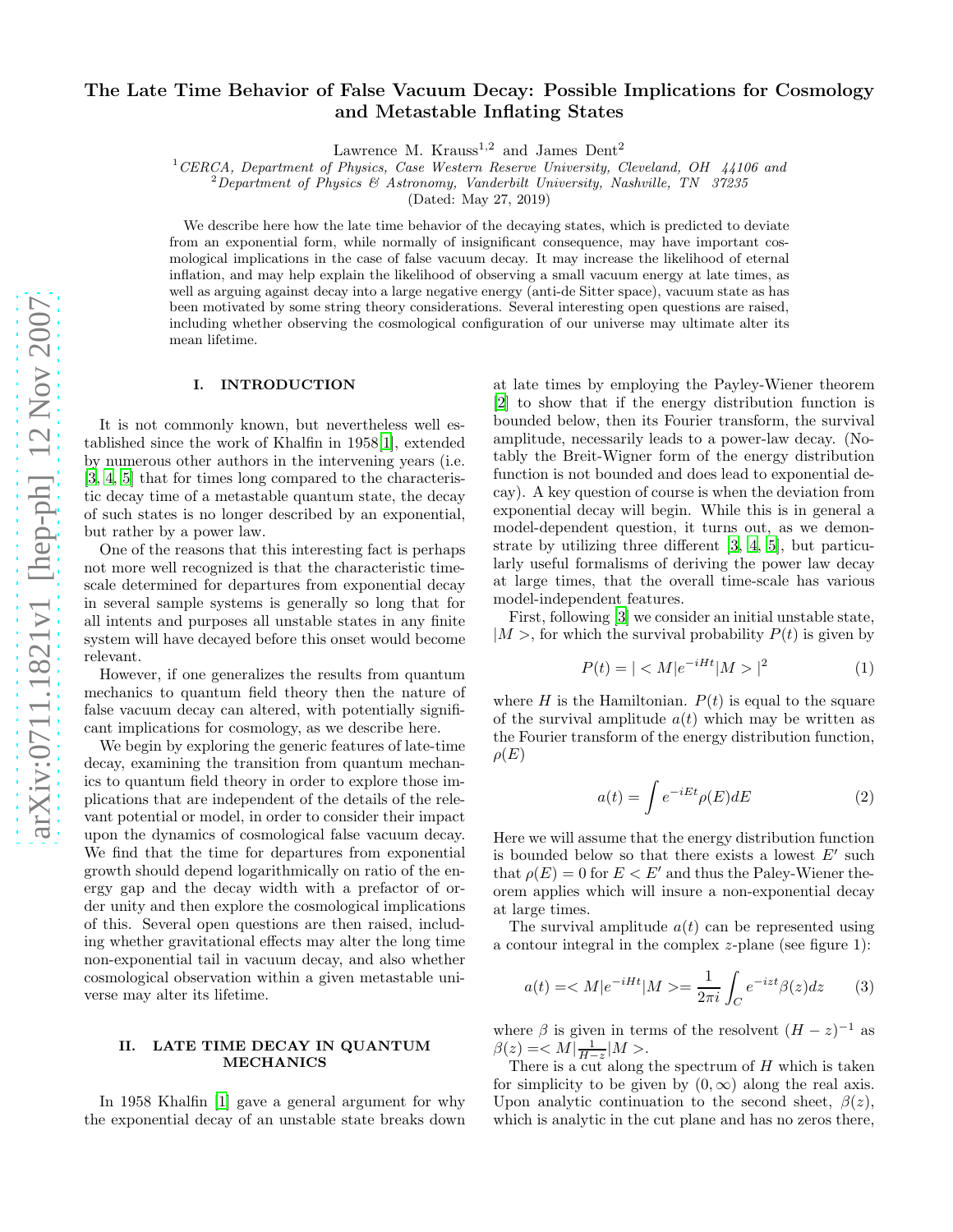

FIG. 1: Contour for  $a(t)$  integration

contains poles which give rise to the exponential decay law as well as corrections which lead to the power law decay at large time. The resonance condition requires a pole at  $z = E_o - \frac{i}{2}\Gamma$ , with  $E_o \gg \Gamma$ . Physically  $E_o$  is the energy difference between the unstable state and the state into which it decays.

In order to relate this expression for the survival amplitude to previous studies, it is simpler to work with the inverse of  $\beta(z)$ ,  $\gamma(z) = 1/\beta(z)$ .  $\gamma(z)$  may be written in terms of dispersion relations whose exact form depends on the asymptotic behavior of  $\gamma$ .

It is useful to frame this problem in terms of a formalism that will later be useful for thinking about field theory. One thus can consider a 'density of states' factor  $f(E)$  defined in terms of  $\gamma$ :

$$
|\tilde{f}(E)|^2 \sigma(E) = \frac{1}{2i} \lim_{\epsilon \to 0} (\gamma(E + i\epsilon) - \gamma(E - i\epsilon)) \tag{4}
$$

where  $\sigma(E)$  is a phase-space weight factor. Now  $a(t)$  may be written as

$$
a(t) = \frac{1}{\pi} \int_0^\infty \frac{|\tilde{f}(E)|^2}{|\gamma(E + i\epsilon)|^2} \sigma(E) e^{-iEt} dE \qquad (5)
$$

$$
\sim \frac{1}{\pi} \int_0^\infty \sigma(E) e^{-iEt} dE \tag{6}
$$

Then using that  $\sigma(E) \sim E^{1/2}$  (which is also true in the relativistic case)

$$
\int_0^\infty e^{-iEt} E^{1/2} dE = t^{-3/2} \int_0^\infty e^{-iut} u^{1/2} du \qquad (7)
$$

one can see that  $a(t) \sim t^{-3/2}$  at large times (and the survival probability goes as  $t^{-3}$ ).

To return to the key issue of when the turnaround between exponential and power-law behavior, one must be more specific in calculating  $a(t)$ . A variable change [\[3\]](#page-3-1) simplifies the  $a(t)$  integration.

Defining  $k = z^{1/2}e^{i\pi/4}$ , then due to the resonance condition and the jump discontinuity across the branch cut,  $\gamma(z)$  has poles on the second sheet at  $z = E_o \pm \frac{i}{2} \Gamma$  (where  $E_0 \gg \Gamma$ ) which, in terms of k occur approximately at  $k_{\pm} \simeq \pm k_o + \delta$  where

$$
k_o = E_o^{1/2} e^{i\pi/4} \; ; \; \delta = \frac{\Gamma}{4E_o^{1/2}} e^{-i\pi/4} \tag{8}
$$

One can then show the zero structure of  $\gamma(z)$  (or the pole structure of  $a(t)$ ) more clearly as  $\gamma(k) = e^{-i\pi/2}(k (k+1)(k-k-1)\xi(k)$ , which places all model dependence into the function  $\xi(k)$ . Using this,  $a(t)$  can now be written as a sum of an exponential decay piece as well as a 'back-ground integral' term. In [\[3\]](#page-3-1) two specific models for  $\xi(k)$ were studied, and interestingly in both cases the crossover time was precisely the same, and given by:

<span id="page-1-0"></span>
$$
T \sim \frac{5}{\Gamma} ln\left(\frac{E_o}{\Gamma}\right) + \frac{3}{\Gamma} ln\left(5ln\left(\frac{E_o}{\Gamma}\right)\right).
$$
 (9)

The fact that the logarithm of the ratio  $\frac{E_o}{\Gamma}$  appears in this result is not surprising, as these are the only two dimensional parameters that appear in the general problem and the crossover time will be based on a comparison of the magnitude of an exponential decay rate and a power law decay rate. The question that remains is to what extent the pre-factor arises from model-dependent features, and how things may generalize in quantum field theory.

In order to explore this, it is useful to examine the same result within other formalisms, . In [\[4\]](#page-3-2) a Hamiltonian approach was taken where one writes the full Hamiltonian as a sum of terms, and considers a basis of incoming states that diagonalize part of the Hamiltonian, treating the remainder as a perturbation. In this case by expanding a wavefunction in this diagonal basis one can calculate the time dependence of the coefficients. The time dependence is in turn given by the integral over matrix elements between the initial state and all states with nearby energy, with the time dependence of the amplitude being given by:

$$
\dot{c}_0(t) = -\int_0^t w(t - t') a_0(t') dt' \tag{10}
$$

where

$$
w(t) \equiv \int e^{-i(E - E_{in})t} dF(E) \tag{11}
$$

Introducing the function  $W(E)$  which is the Fourier transform of  $w(t)$ 

$$
W(E) \equiv \frac{dF(E)}{dE} = \frac{1}{2\pi} \int_{-\infty}^{\infty} w(t)e^{i(E - E_{in})t} dt \qquad (12)
$$

the survival amplitude of a state is controlled solely by the integral of the function  $W(E)$ .

A specific example for  $W(E)$  appropriate for a particle in three dimensions then allows an explicit calculation of the cross-over time [\[4\]](#page-3-2) which is comparable to that given in the previous analysis, and in particular again depends logarithmically on  $(E_o/\Gamma)$ .

## III. SEMI-CLASSICAL METHODS AND FALSE VACUUM DECAY

Presenting these results in this way makes the decay rate calculation reminiscent of a WKB calculation, where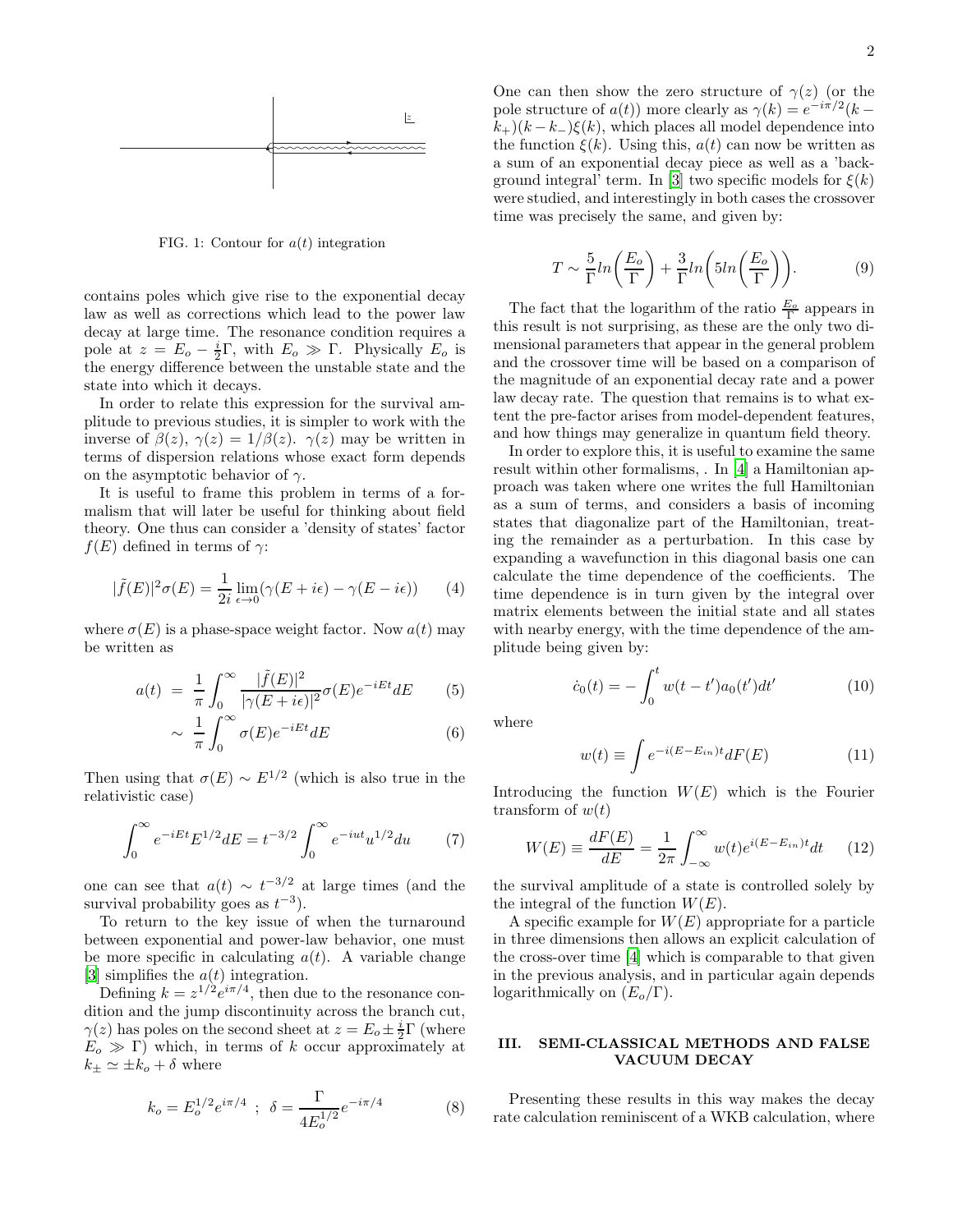an integral over the action of the barrier between states plays a key role, and where semi-classical steepest descent estimates are often used in the calculation of false vacuum decay in field theory. This approach, at least in the context of a simple quantum mechanical model, was used to calculate non-exponential decay at large times in [\[5\]](#page-3-3). For the simple case of a particle trapped in a square potential well the Euclidean (imaginary time in Minkowski space) kernel was calculated and at large times was shown to exhibit a power law behavior  $\approx T^{-3/2}$ , which could then used to approximate the cross-over time with precisely the same prefactor as that given in [\(9\)](#page-1-0).

With a Euclidean time formalism for calculating late time decay one can straightforwardly extrapolate to the case of false vacuum decay in field theory. We now address various issues associated with this extrapolation.

(i) The examples above involved single particles in one or three dimensions and one may thus question whether the power law dependence derived there is appropriate in a field theoretical context. To address this question one can make use of a heuristic analysis first applied to false vacuum decay [\[6](#page-3-5)], which reproduces the above result and also illuminates the origin of the power law dependence in a way that directly applies to the field theory calculation.

For tunneling from a barrier in one dimension there is an exact solution to the time-dependent Schrodinger equation, but it is not normalizable, and is therefore only an approximation to the true physical wavefunction. A wavepacket originally centered at the local minimum of the potential energy will initially exponentially decay, but the outgoing wavepacket to the right will spread as it evolves. Thus there will be some backflow of probability at the origin. The spread will grow linearly with time  $T$ , and the density of the packet, extrapolating to  $d$ dimensions will fall like  $1/T<sup>d</sup>$ .

In the field theory case one extrapolates to an infinite number of degrees of freedom. However, as long as the euclidean bounce solution has only one negative eigenvalue [\[7\]](#page-3-6), the number of effective degrees of freedom associated with the wave-packet spread effectively reduces to the single particle case, with the the appropriate dimensions in the late time behavior of decay being the dimensionality of space.

(ii) The effect of going from quantum mechanics to field theory is to include, among other things, the need to consider volume factors so that one calculates survival probabilities per unit volume per unit time. In the standard false vacuum decay calculation, for example, the fact that euclidean time solutions (instantons) can be placed throughout the full volume of space time is of importance. However, since the same volume factors should appear in both the estimate of the early and late time decay rate estimates, it is reasonable to assume that the crossover time estimate derived above will apply in this case to survival probabilities per unit volume.

In particular, recognizing that both the exponential and non-exponential decay rates depend upon the same integral and phase space factors as described above, we infer that the result in [\(9\)](#page-1-0) should give a quantitative estimate of the crossover time in which false vacuum decay rate per unit volume converts from exponential to power law, namely:

<span id="page-2-1"></span>
$$
T \sim \frac{O(5)}{\Gamma} ln\left(\frac{E_o}{\Gamma}\right) \tag{13}
$$

This implies that the survival probability (per unit volume) at this time would be given by:

<span id="page-2-0"></span>
$$
\frac{N}{N_0} \approx \left(\frac{\Gamma}{E_o}\right)^5 \tag{14}
$$

We shall use this estimate in the discussions that follow.

## IV. LATE TIME DECAY OF THE FALSE VACUUM AND IMPLICATIONS FOR THE LANDSCAPE OF INFLATING UNIVERSES

Typically for laboratory systems one finds that  $E_o/\Gamma$  >  $O(10^3-10^6)$  so that [\(14\)](#page-2-0) implies the exponential suppression in the number of decaying states is large, typically involving a reduction by  $\approx O(exp(-30))$ . As a result, this phenomena is generally unobservable. However, it is well known in inflationary cosmology that even exponentially suppressed processes can be significant. For example, in eternal inflation, even though regions of false vacua are assumed to decay exponentially, gravitational effects cause space in a region that has not decayed to itself grow exponentially fast. Thus most of space can, at any time, be inflating, even well after the canonical time in which one would consider, in the absence of gravity, the phase transition to have been completed.

The result we describe here appears to exacerbate this situation considerably. Those false vacuum regions which do survive well beyond the canonical decay time, up to the time given in [\(13\)](#page-2-1), may effectively never decay, as within these regions the survival probability per unit volume will fall as a power law, while the volume of the regions will grow exponentially. In the long term, then, space will become dominated by precisely these regions.

If this is the case, the most probable regions of space to find oneself within, even long after the canonical false vacuum decay time would be metastable regions. Indeed, the fact that survival probability only falls as a power law at late times implies that one can have eternal inflation scenarios even when the decay rate is comparable or even somewhat larger than the inflationary expansion rate. In such scenarios the volume of space associated with false vacuum will initially decrease, but at late times, when the power law kicks in, the volume of space in false vacua may quickly begin to increase again.

Because the ratio of metastable energy to decay rate appears in the crossover time, the absolute survival probability at late times for any specific region of inflating